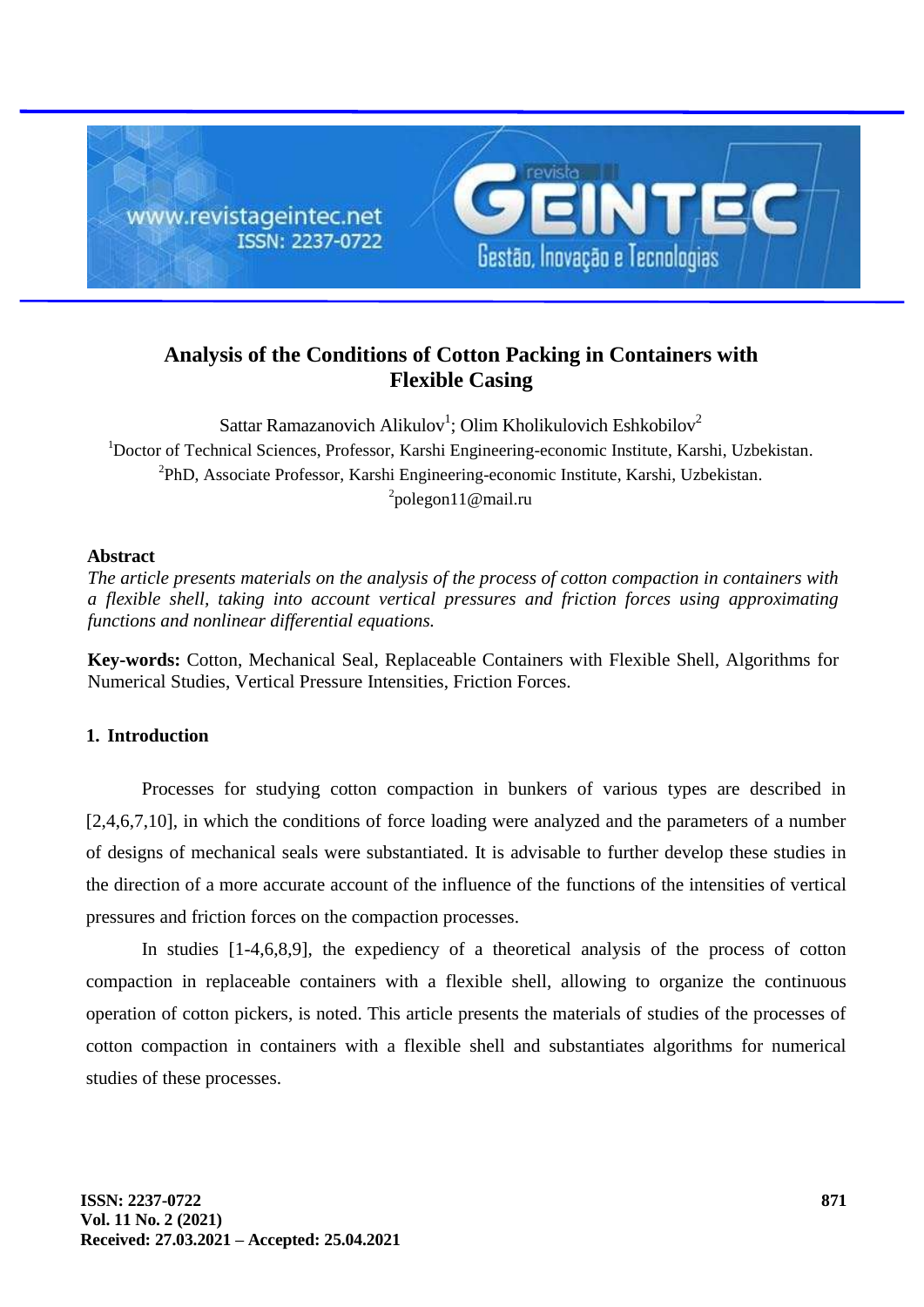#### **2. Methods**

We can solve this problem taking into account the design schemes (Fig. 1) and using the following assumptions.

We accept the first version of the container with a cross-section, according to Fig. 1, a, most of which along the contour of the shell fits into a circle of radius Ro. To assess the location of points on the surface of the shell, we use the YOZ coordinate system with the placement of the container section in the vertical plane, etc. O from below into the plane of symmetry of the arc of a circle of radius  $R<sub>o</sub>$ . The top of the container is equipped with a working slot AB, inside of which the cotton mass Gx (t) increasing with time t is supplied. The container has a constant length a, within the  $2Y_A \cdot a$ section of the working slot, a uniform supply of cotton mass  $G_x(t)$  is ensured. The pressure  $P_o$ additionally loads the entire cotton mass with a volume of  $V_k = F_k a$  ( $F_k$  - is the cross-sectional area of the container inside the contour outlined by dots (A,B,C,D,E,F,O). Over time t, an increase in Gx (t) - the density of the cotton mass inside the elastic inextensible shell while maintaining the position of points A and B relative to point O. The model of a compressible cotton mass is characterized by a change in the average density *k x*  $V^{(l)}$ <sup>-</sup> *V*  $G_{r}(t)$ *t*  $(t)$  $\gamma_{x}(t) = \frac{\sum_{x}^{t} V_{x}}{V_{x}}$  while maintaining the volume V<sub>k</sub> and

the distance H<sub>k</sub>. When placed at point Ok at a distance  $OO_k = Ro$  of the center of a circle of radius Ro, the contour of the curve AEFODC is described by the equation  $Y^2 + (Z - R_o)^2 = R_o^2$ , which is inconvenient for subsequent operations of differentiation and integration.

Therefore, we use the approximating function of the curve AEFODC in the form of a polynomial:

$$
Y(z) = c_1 z + c_2 z^2 + c_3 z^3, (1)
$$

Satisfying the coordinates of the characteristic points V, D and A of this curve, for example  $z_B=0.5R_o$ ,  $y_e=0.707R_o$ ,  $z_{\partial}=R_o$ ,  $y_{\partial}=R_o$ ,  $z_A=1.5R_o$ ,  $y_A=0.707R_o$ .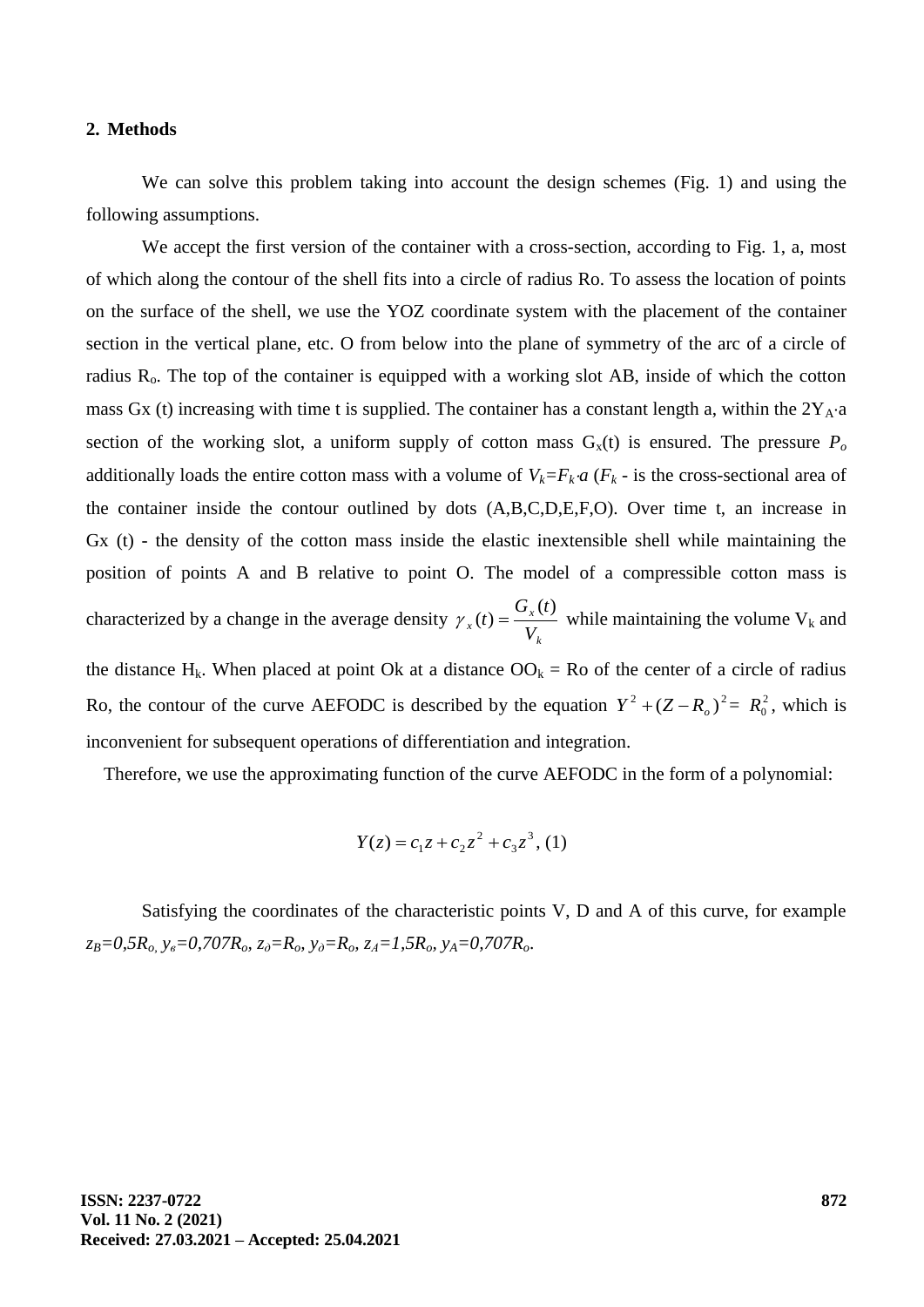

Fig. 1 - Design Schemes for Loading the Mass of Cotton in Containers with a Flexible Shell

a - a section close to cylindrical; b - curved section

### **3. Results**

To determine the coefficients  $c_1$ ,  $c_2$ ,  $c_3$  of the first version of the container with the specified initial data, we obtain the system of equations:

$$
0,707R_o = 0,5R_o c_I + 0,25R_o^2 c_2 + 0,125 R_o^3 c_3, R_o = R_o c_I + R_o^2 c_2 + R_o^3 c_3,
$$
  
0,707 R\_o = 1,5 R\_o c\_I + 2,25 R\_o^2 c\_2 + 3,375 R\_o^3 c\_3, (2)

solving which we get a polynomial:

**ISSN: 2237-0722 Vol. 11 No. 2 (2021) Received: 27.03.2021 – Accepted: 25.04.2021**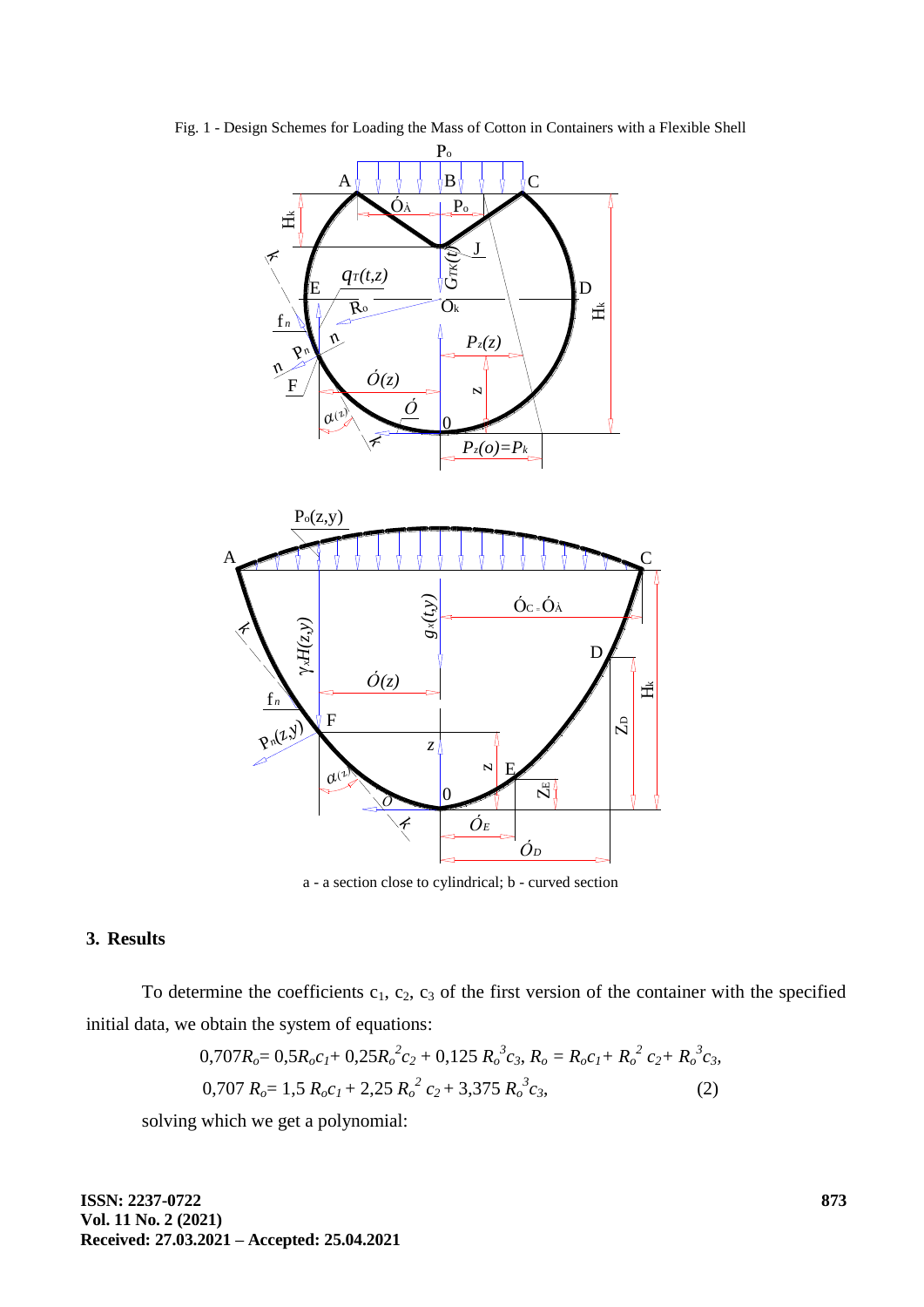$$
y_1(z) = 1,712z - \frac{0,482}{R_o}z^2 - 0,23\frac{z^3}{R_o^2}
$$
 (3)

providing the values  $Y_B = 0.707Ro$ ,  $Y_D = Ro$ ,  $Y_A = 0.708$ , satisfying the accuracy requirements for engineering calculations. With these initial data, the cross-sectional area of the container will be equal to:

$$
F_{k1}(R_0) = 2\int_0^{1.5R_0} y(z)dz = \left(1,712z^2 - 0,321\frac{z^3}{R_0} - 0,115\frac{z^4}{R_0^2}\right)/\frac{1.5R_0}{R_0} = R_0^2(3,852 - 1,083 - 0,582) \ F_{k1}(R_0) = 2,87R_0^2
$$

For the second version of the container with the changed:  $z_A=1,866R_0$ ,  $y_A=0,5R_0$ , we get a polynomial:

$$
F_{k2}(z) = 1,92 z - \frac{1,16}{R_0} z^2 + \frac{0,183}{R_0^2} z^3
$$
 (4)  
for which:  $F_{k2}(R_0) = (1,92 z^2 - 0,733 \frac{z^3}{R_0} - 0,092 - \frac{z^4}{R_0^2})/_{0}^{1,32R_0}$   
 $F_{k2}(R_0) = 2,734 R_0^2$  (5)

For the third version of the container with a modified  $z_A = 1,966 R_0$ ,  $y_A = 0,259 R_0$ we get a polynomial:

$$
y_3(z) = 1,808 \ z - \frac{0,767}{R_0} z^2 - 0,0409 \frac{z^3}{R_0^2}
$$
 (6)

for which:  $F_{k3}(R_0) = (1,808 \ z^2 - 0,511 \ z^3 - 0,0205 \ z^4) / \frac{1,966R_0}{0}$ *R*

$$
F_{k3}(R_0) = 2{,}799 R_0^2 \tag{7}
$$

The parameters of the containers differ, according to Fig. 1, and the angles of  $AO_k D$ :

45<sup>0</sup>- for the first option,  $60^0$ - for the second and  $75^0$  - for the third option; for a container of cylindrical section  $F_{k4}(R_0) = 3.14R_0^2$ 0 *.*

We consider the known function of vertical pressure on the layers of the cotton mass inside the container:

$$
P_z(t,z) = \gamma_z(t)(H_k - z) \tag{8}
$$

and lateral pressure components:

$$
P_{y}(t,z) = \gamma_{x}(t)(H_{k} - z)k_{\delta}
$$
\n(9)

with known and constant for the container coefficients of lateral pressure  $k_{\delta}$  and friction  $f_{\delta}$ . Previous studies revealed that the appearance of the intensity of friction forces on the contact surfaces of the cotton mass with the side walls, the projections of which on the OZ axis turn out to be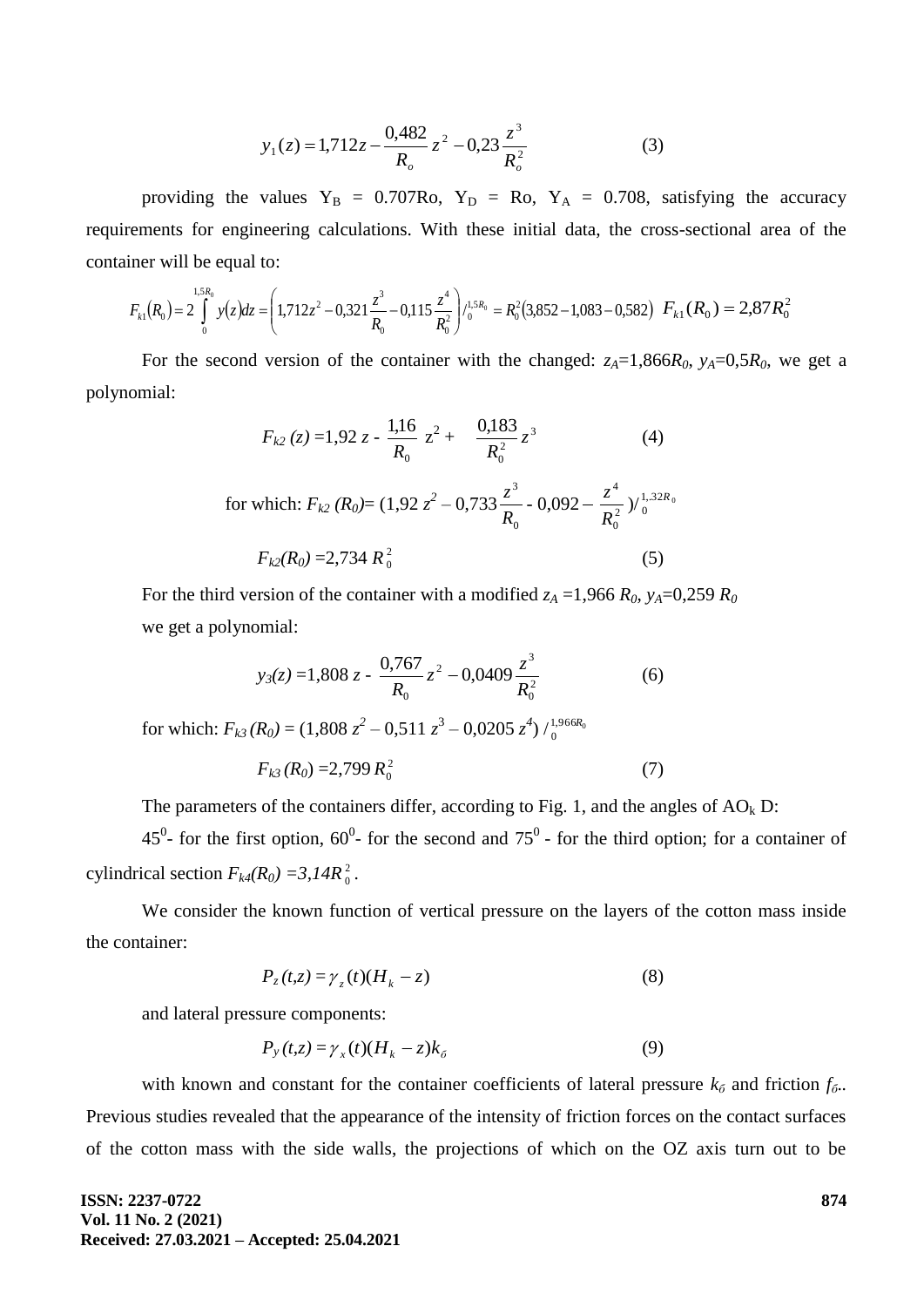proportional to  $\cos^2 \alpha$  ( $\alpha$ -is the angle of inclination of the tangent of the KK to the vertical plane of the side wall). For the analyzed version of the container according to Fig. 1, a, the angle  $\alpha(z)$  at the points of the layers spaced at distances z and y (z) from the point O is a known function of z. The calculated values of these angles can be determined based on the equation taking into account (9):

*t*g 
$$
\alpha(Z) = \dot{Y}(z) = \frac{dy(z)}{dz} = c_1 + 2c_2z + 3c_3z^2
$$
 (10)

with the subsequent use of the sin ratio, from which, after transformations, we obtain:

$$
\cos^2 \alpha(z) = \frac{1}{\dot{r}(z) + 1} = \frac{1}{c_1 + 2c_2 z + 3c_3 z^2 + 1}.
$$
 (11)

These assumptions make it possible to obtain a function of the intensity of friction forces directed along the OZ axis in the direction opposite to  $P_Z(t,z,y)$ :

$$
q_T(t,z) = \int_0^z \gamma_x(t) (H_k - z) \cos^2 \, dz \, k_0 f_0 = \int_0^z \frac{\gamma_x(t) (H_k - z) dz}{c_1 + 2c_2 z + 3c_3 z^2 + 1} k_0 f_0 \tag{12}
$$

The solution to this integral is determined according to [9]:

$$
\Delta = 4(c_1 + 1) \cdot 3c_3 - 4c_2^2, \tag{13}
$$

Let us estimate  $\Delta$  for containers satisfying polynomials (13):

$$
c_1 = 1,712, \ c_2 = -\frac{0,472}{R_0}, \ c_3 = -\frac{0,23}{R_0^2}
$$

$$
\Delta_1 = -\frac{1}{R_0^2}(7,485 + 0,891) = -\frac{8,376}{R_0^2}
$$
(14)

second option: 
$$
c_1=1,92
$$
,  $c_2=-\frac{1,16}{R_0}$ ,  $c_3 = +\frac{0,183}{R_0^2}$   

$$
\Delta_2 = 4(1,92+1)(+3\cdot\frac{0,183}{R_0^2}) - 4(-\frac{1,16}{R_0})^2
$$

$$
\Delta_2 = (6,412 - 5,382)\frac{1}{R_0^2} = +\frac{1,03}{R_0^2}
$$
\n(15)

third option: 
$$
c_1=1,1808
$$
,  $c_2 = -\frac{0,767}{R_0^2}$ ,  $c_3 = -\frac{0,0409}{R_0^2}$   
\n
$$
\Delta_3 = 4(1,808+1)(-3 \cdot \frac{0,0409}{R_0^2}) - 4(-\frac{0,767}{R_0})^2
$$
\n
$$
\Delta_3 = -\frac{3,731}{R_0^2}
$$
\n(16)

**ISSN: 2237-0722 Vol. 11 No. 2 (2021) Received: 27.03.2021 – Accepted: 25.04.2021**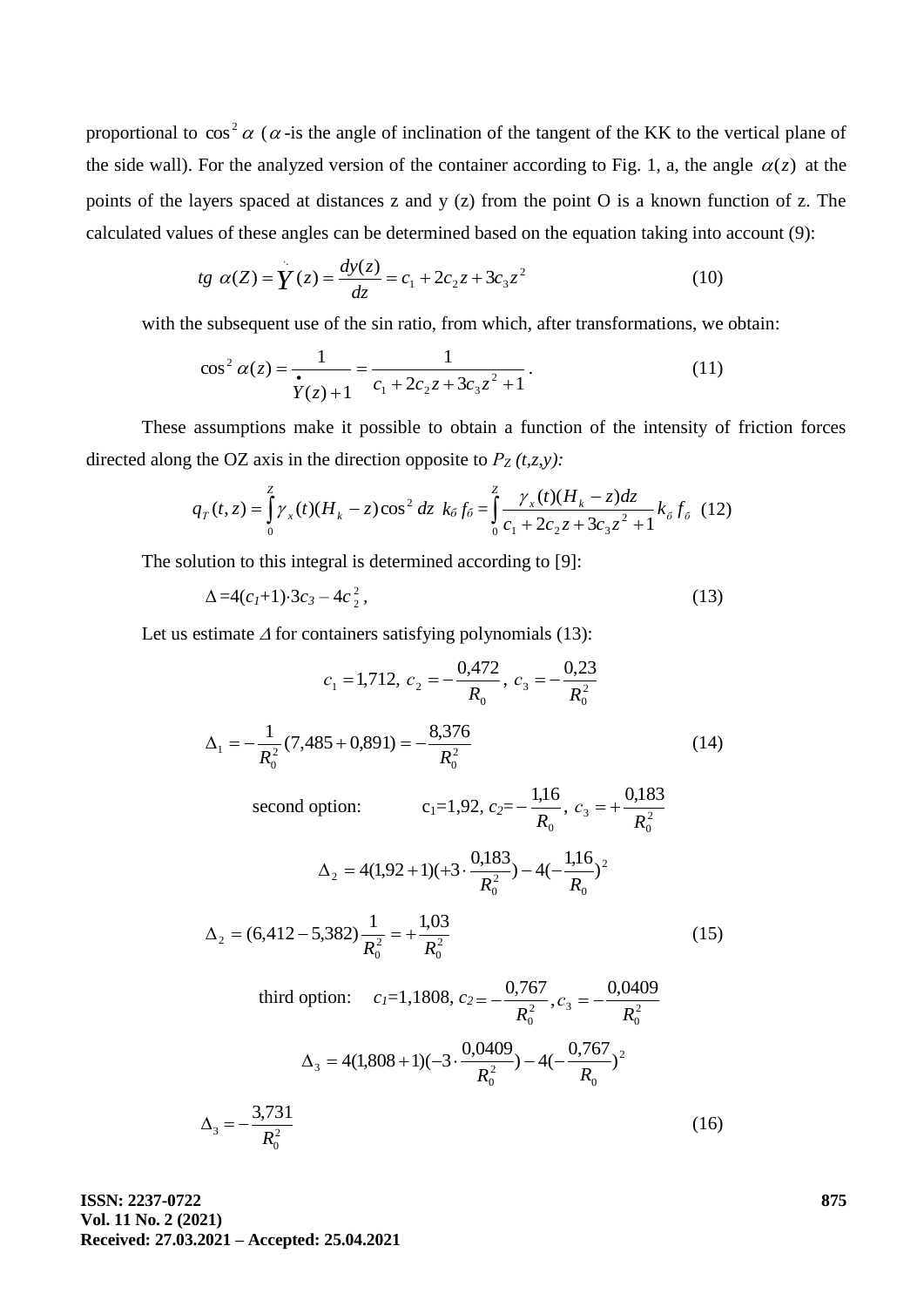Now, using integrals №40 and №44 [9,с.92] it is possible to obtain solution (13) for all variants of containers.

According to the calculation scheme (Fig. 1, a), the intensities of friction forces are applied to the points of the curve AEFODC of the flexible shell and, through the forces of connection between the segments and cotton balls, are reduced to the Z axis, along which the intensities of the vertical forces with taking into account (10):

$$
q_Z(t, z) = \int_0^z P_Z(t, z) dz = \int_0^z \gamma_X(t) (H_K - z) dz = \gamma_X(t) (H_K z - \frac{z^2}{2}) + q_K.
$$
 (17)

Based on Fig. 1, a, we use the condition for determining q k in the form:

$$
P_0 \frac{Y_A}{H_K R_0} \cdot 2Y_A d = \gamma_X(t) \frac{{H_k}^2}{2} + q_k \text{ or } x \text{ y}
$$

and get a clarification:

$$
q_Z(t, z) = \gamma_X(t) \left( H_K Z - \frac{Z^2}{2} - \frac{H_k^2}{2} \right) - \frac{2P_0 Y_A a}{H_K R_0}
$$
(19)

### **4. Discussions**

We introduce assumptions justifying the functions  $q_z(t,z,y)$ ,  $q_T(t,z,y)$  and taking into account previously justified similar functions for problems of cotton compaction in bodies:

For the middle section of the container according to Fig. 1, a and point E with  $z=R_0$  and  $Y=R_0$ we can take  $q_z(t, z, R_0) = 0$ . At the maximum value of this intensity at the point  $O_k - q_z(t, R_0, 0)$ ; the intensity of friction forces reaches its maximum value at point  $E - q<sub>T</sub>(t, R<sub>0</sub>, R<sub>0</sub>) = q<sub>T</sub>(t)$ , it can be taken to be zero at point  $O_k - q_T(t, R_0, 0) = 0$ .

At point O the maximum is reached  $q_z(t,0,0) = q_1(t)$  at  $q_T(t,0,0) = 0$ ; at point B with  $Z = H_k$  and  $Y=0$ *K a*  $Z^{(i,11_0,0)} - q_0(i) - H$  $q_z(t, H_0, 0) = q_0(t) = \frac{2P_0(t)aY_a}{H}$  is attained in the same layer at points A and C *-*  $q_z(t, H_K, Y_a) = 0$ *.* In the same layer for the  $y = 0 \div y_A$  range, the friction forces can be considered equal to  $q_T(t, H_0, Y_a \div 0) = 0.$ 

These conditions make it possible to obtain approximate functions of the intensities of all forces: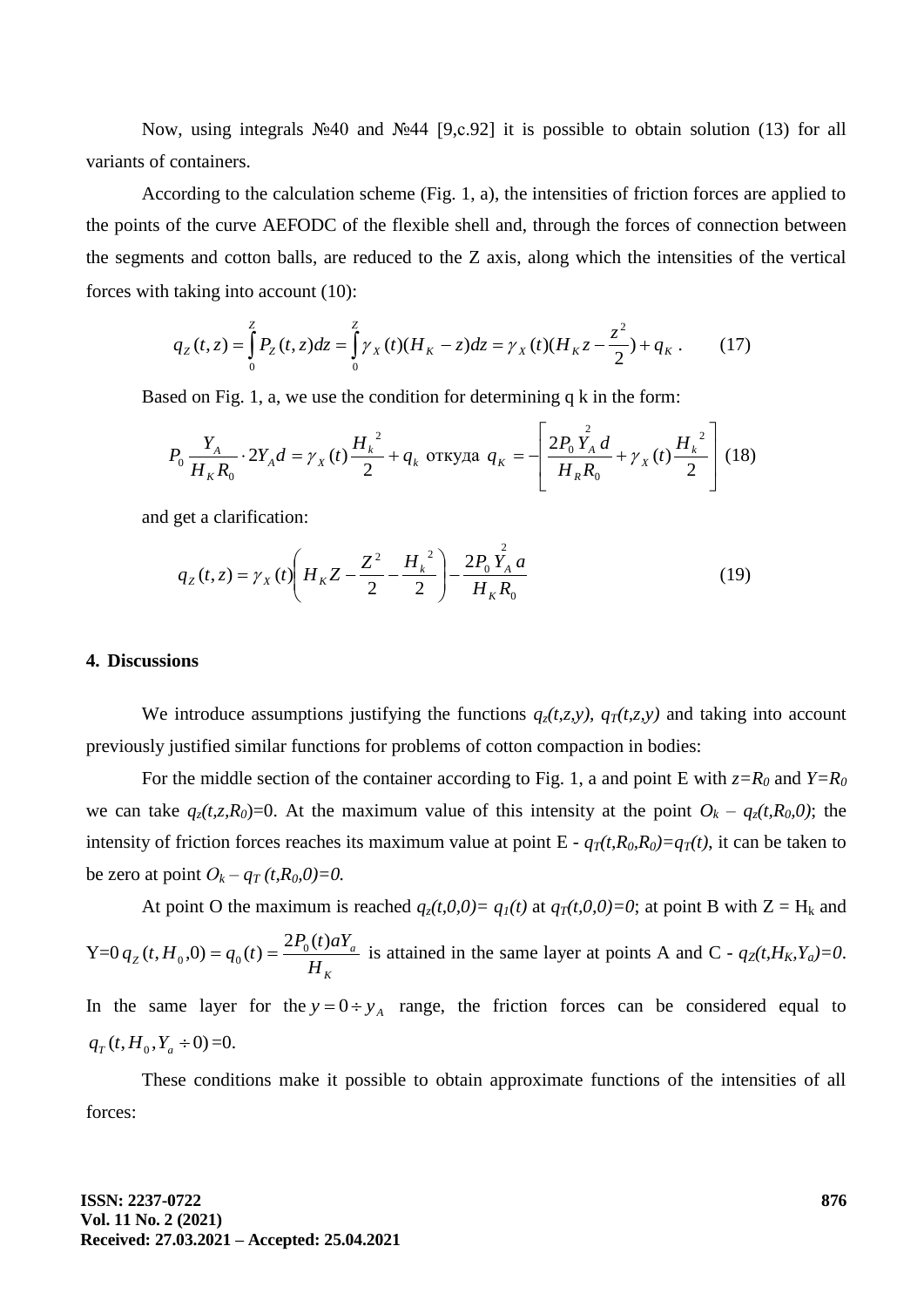$$
q_c(t, Z, y) = q_1(t)\cos\frac{\pi Z}{2H_K}\cos\frac{\pi Z}{2R_0} + q_0(t)x\sin\frac{\pi Z}{2H_K}\cos\frac{\pi Y}{2Y_A} - 2q_T(t)\sin\frac{\pi Z}{R_0}(1-\cos\frac{\pi Y}{2R_0}), (20)
$$

for which the amplitudes are determined by the formulas:

$$
q_1(t) = -\left[\frac{2P_0 Y_A^2 d}{H_R R_0} + \gamma_X(t) \frac{H_k^2}{2}\right], q_0(t) = -\frac{2P_0 Y_a^2 a}{H_K R_0}
$$

for container variants with  $Z=R_0$ : the first - according to the formula (17), second - by (18), third - by  $(19)$ .

The model of a compressible mass of cotton inside the container shell is characterized by a variable compression surface  $F_z(Z)=2y(z)a=2a$ , for which *Z*  $a\frac{\partial Y(Z)}{\partial Z}$ *Z F Z*  $\widehat{o}$  $=2a\frac{\partial}{\partial x}$  $\partial$  $\frac{\partial F(Z)}{\partial z} = 2a \frac{\partial Y(Z)}{\partial z}$  is also a given function of Z.

Thus, solving the problem of compacting cotton in a container with a flexible shell requires the use of non-linear equations. We introduce the function  $U_K(t,z,y)$  of elastic deformations of compression of the cotton mass inside the flexible shell and use an equation of the type:

$$
\frac{F_z(Z)\gamma_x(t)}{g} \cdot \frac{\partial^2 U_x}{\partial t^2} + \frac{F_z(Z)}{g} \cdot \frac{\partial \gamma_x(t)}{\partial t} \cdot \frac{\partial U_k}{\partial t} - \frac{\partial F_z(z)}{\partial Z} \cdot \frac{\partial U_x}{\partial Z} - F_k(Z)E\left(\frac{\partial^2 U_x}{\partial Z^2} + \frac{\partial^2 U_k}{\partial Y^2}\right) \cdot q_0(t, z, y), (21)
$$

After dividing all the terms of the equation *g t*  $F_{Z}(Z) \frac{Y_{X}}{Y}$ *Z*  $(t)$  $(Z) \frac{\gamma_X(t)}{\gamma_E(t)}$  get:

$$
\frac{\partial^2 U_k}{\partial t^2} + \frac{\partial \gamma_x(t)}{\partial t} \cdot \frac{1}{\gamma_x(t)} \cdot \frac{\partial U_k}{\partial t} - \frac{\frac{\partial F_z(z)}{\partial z}}{F_z(z)} \cdot \frac{Eg}{\gamma_x(t)} \cdot \frac{\partial U}{\partial z} - \frac{Eg}{\gamma_x(t)} \cdot \left(\frac{\partial^2 U_k}{\partial z^2} + \frac{\partial^2 U_k}{\partial y^2}\right) = \frac{q_c(t, z, y)g}{F_z(z)\gamma_x(t)} = \frac{g}{\gamma_x(t)F_z(z)}.
$$
\n
$$
\cdot \left[q_1(t)\cos\frac{\pi z}{2H_k}\cos\frac{\pi y}{2R_0} + q_c(t)\cdot\sin\frac{\pi z}{2H_k}\cos\frac{\pi y}{2ya} + 2q_r(t)\sin\frac{\pi z}{R_0}\cos\frac{\pi y}{2R_0} - 2q_r(t)\sin\frac{\pi z}{R_0}\right],
$$
\n(22)

This equation requires averaging the coefficients of the functions:

$$
\frac{1}{\tau_y} \int_{0}^{\tau_y} \frac{\partial \gamma_x(t)}{\partial \gamma_x(t)} dt = \frac{1}{\tau_y} \ln \frac{\gamma_x(\tau_y)}{\gamma_x(0)} \cdot \frac{1}{H_k} \int_{0}^{H_k} \frac{\partial F_z(z)}{\partial \gamma_z(z)} dz = \frac{1}{H_k} \ln \frac{F_z(H_k)}{F_z(0)} = \frac{1}{H_k} \ln \frac{y(H_k)}{y(0)},
$$
(23)

However,  $y(0) = 0$ , so the lower integration limit needs to be adjusted. As a container model, we take a truncated cylinder with two symmetric AC type lines (Fig. 1, a) with a reduced  $H_k = 2O_kE$ . For the third version of the container, such a model will be characterized by  $H_k = 1,932R_0$ , and for the second  $H_k$ =1,732. In this case, there will be a decrease in the cross-sectional area of the container for the options: the third by  $0,325R_0$  compared to  $F_{k3}=2,799 R_0^2$ , and the second - by  $0,38 R_0^2$  compared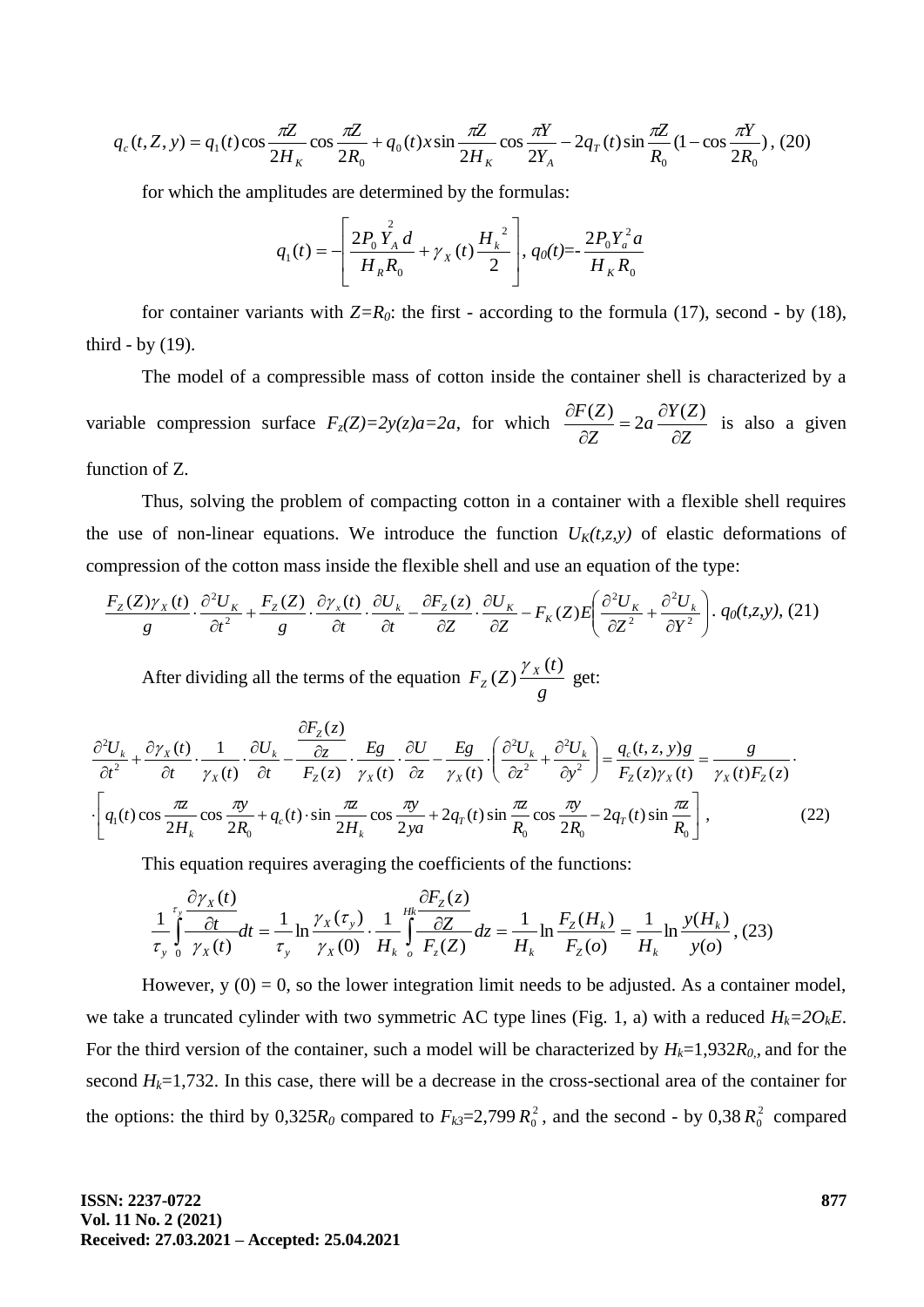to  $F_{k2}=2,799 R_0^2$ . This assumption allows using the function of variable cross-sectional area of cotton mass in a container with lower limits  $Z_0=(0,134\div0,034)R_0$  for containers of the second, third options and obtaining equal values  $y(z_0)=y(H_k)$ , for which  $\frac{1}{\sigma} \ln 1 = 0$ *Hk* .

In the case of using an additional sealing element that introduces portions of cotton through the middle part of the working slot AC (Fig. 1, a) to the depth  $H<sub>1</sub>$ , we determine the mass of the portion:

$$
C_{Ta} \approx \frac{1}{2} (H_{\pi} \cdot 2Y_A) \alpha \gamma_0 = \alpha \cdot H_{\pi} \cdot Y_A \cdot \gamma_a \tag{24}
$$

( $\gamma_a$  - is the average density of the cotton introduced into the working slot), then the pressure amplitude  $P_a = \frac{H_J}{2} Y_A$ 2  $=\frac{H_{\eta}}{2}Y_{A}$ . Let us designate the time intervals for the arrival of the cotton portions  $\tau_{a}$ and the circular frequency *а а* —  $\tau$  $\omega_a = \frac{2\pi}{a}$ . Instead of the function  $q_0 \ell^{\beta t}$ , we take a new function of the intensity of vertical pressure forces:

$$
q_a(t) = \frac{2P_a(t)aY_a}{H_k} = \frac{H_{\pi}\gamma_a}{H_k} aY_A(1 - \cos\omega_a t)
$$
 (25)

and its dependence on Z and Y in the form:

$$
q_a(t, z, y) = q_a \sin \frac{\pi z}{2H_K} \cos \frac{\pi y}{2Y_A} (1 - \cos \omega_a t)
$$
 (26)

at  $q_a = \frac{H_K L_A}{H} dY_A$ . *k*  $a = \frac{H_K I_A}{H_k} dY$  $q_a = \frac{H_K Y_A}{I} dY_A$ . The last function gives rise to a new function of the intensity of friction

forces:

$$
q_{at}(t, z, y) \approx 2q_{at}K_{\delta}f_{\delta} \cdot \sin \frac{\pi z}{R_0} (\cos \frac{\pi y}{2R_0} - 1)(1 - \cos \omega_a t) (27)
$$

at  $q_{at} \approx \frac{Zq_a}{R} \cdot Y_A$  $a_t \approx \frac{2q_a}{R_0} \cdot Y$  $q_{at} \approx \frac{2q_a}{R}$ .  $\mathbf{0}$ 2 , due to (Fig. 1, a) geometric dimensions  $Y_A$  and  $R_0$  of the container.

Ultimately, for this loading case, we obtain an equation of the type: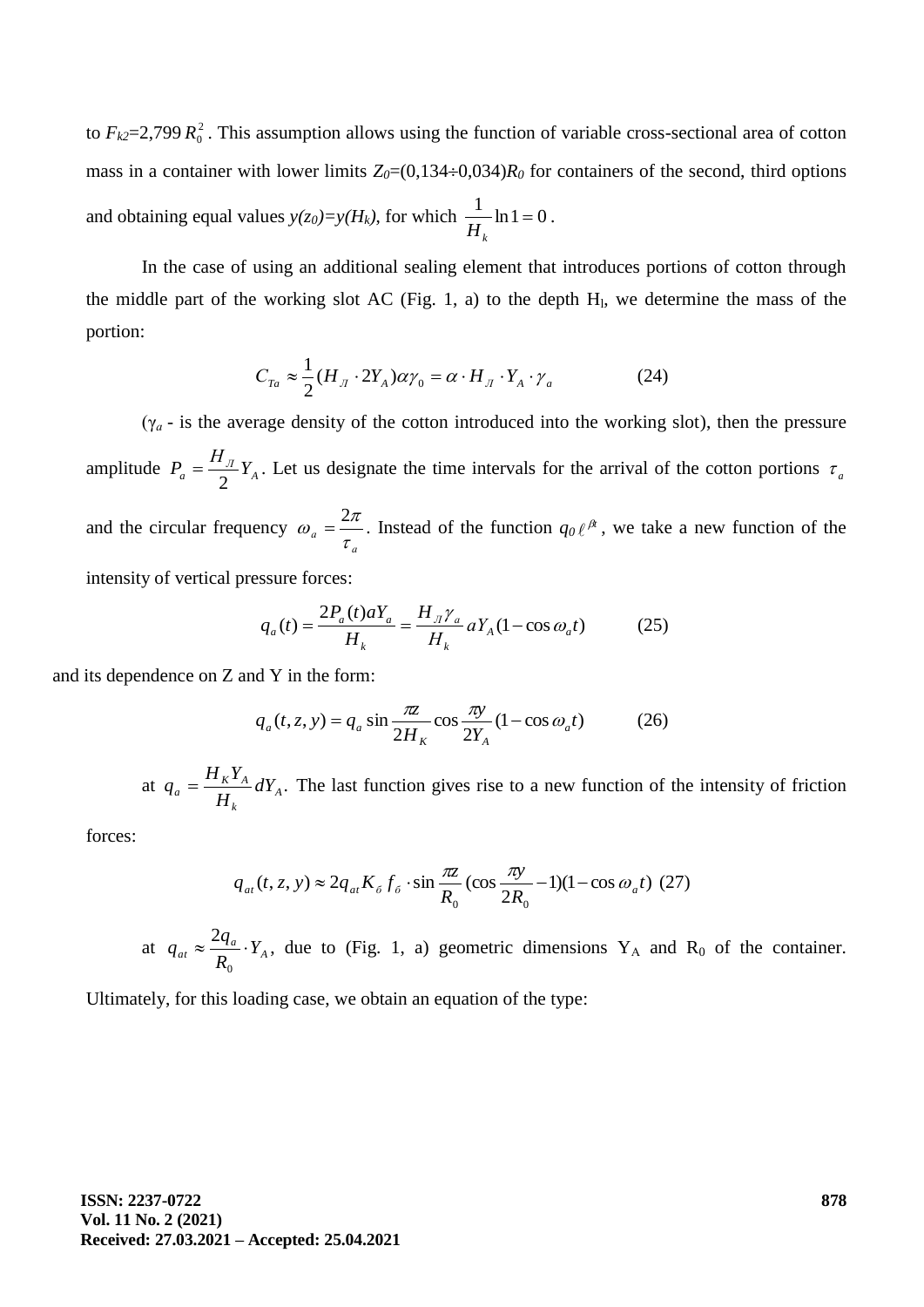$$
\frac{\partial^2 U_a}{\partial t^2} - \frac{E_g}{\gamma_{xc}} \left( \frac{\partial^2 U_a}{\partial z^2} + \frac{\partial^2 U_a}{\partial y^2} \right) = \frac{g}{F_{ZN}\gamma_{xc}} \cdot \left\{ q_1 e^{\beta ct} \cos \frac{\pi z}{2H_k} \cdot \cos \frac{\pi y}{2R_0} + \frac{1}{2H_k} \cos \frac{\pi z}{2H_k} \right\} + q_a (1 - \cos \omega_a t) \cdot \left[ \sin \frac{\pi z}{2H_k} - \cos \frac{\pi y}{2y_a} - \frac{2Y_A}{R_0} K_0 f_0 \sin \frac{\pi z}{R_0} \right], (28)
$$

We carry out the solution for the remaining terms of equation  $(27)$  in the form:

$$
U_a(t, z, y) = U_a(t) \sin \frac{\pi z}{2H_k} \cos \frac{\pi y}{2Y_A},
$$
\n(29)

for which  $U_a$  (t) is found from the solution of the equation:

$$
\frac{d^2U_a}{dt^2} - \psi_a^2 U_a = \frac{gq_a}{F_{ZN}\gamma_{XC}} (1 - \cos\omega_a t),\tag{30}
$$

at,  $\psi_a^2 = \frac{E g \lambda}{4 \nu} \left| \frac{1}{H^2} + \frac{1}{V^2} \right|$ J  $\setminus$  $\overline{\phantom{a}}$  $\setminus$ ſ  $=\frac{E g \lambda}{4 \nu}\left| \frac{1}{H^2} + \frac{1}{V^2} \right|$  $\frac{1}{2}$   $Eg\pi^2$   $\left( \begin{array}{cc} 1 & 1 \end{array} \right)$  $a = 4 \gamma_{xc} \left( H_k^2 \right) + Y_a^2$ *Eg* ŀγ  $\psi_a^2 = \frac{E g \pi^2}{4} \left( \frac{1}{2} + \frac{1}{2} \right)$ , at  $U_a(0) = \frac{dU_a(0)}{4} = 0$ *dt*  $U_a(0) = \frac{dU_a(0)}{dE} = 0$  we obtain the solution in the form:

$$
U_a(p) = \frac{g q_a \omega_a^2}{F_{ZN}\gamma_{XC}} \cdot \frac{1}{(p^2 - \psi_a^2)(p^2 + \omega_a^2)},
$$
\n(31)

and its original will look like:

$$
U_{a}(t) = \frac{gq_{a}\left[\omega_{a}^{2}(ch\psi_{a}t-1) + \psi_{a}^{2}(cos\omega_{a}t-t)\right]}{F_{ZN}\gamma_{XC}(\omega_{a}^{2} + \psi_{a}^{2})\psi_{a}^{2}},
$$
\n(32)

$$
U_{aT}(t, z, y) = U_{at} \sin \frac{\pi Z}{R_0} \cos \frac{\pi Y}{2R_0},
$$
\n(33)

for which  $U_{aT}$  (t) is found from the equation:

$$
\frac{d^2 U_a t}{dt^2} - Y^2{}_{aT} = -\frac{2g q_a Y_A}{R_0 F_{ZN} \gamma_{XC}} (1 - \cos \omega_a t) ,
$$
\n(34)

at

$$
\psi_{aT}^{2} = \frac{Eg\pi^{2}}{\gamma_{xc}} \cdot \frac{5}{4R_{0}^{2}}, U_{aT}(0) = \frac{dU_{aT}(0)}{dt} = 0,
$$
\n(35)

$$
U_{aT}(t) = \frac{2K_{\delta}f_{\delta}q_{a}gV_{A}[\omega_{a}^{2}(ch\psi_{aT}t-1)+\psi_{aT}^{2}(\cos\omega_{a}t-1)]}{R_{0}F_{ZN}\gamma_{XC}(\omega_{a}^{2}+\psi_{aT}^{2})\psi_{aT}^{2}}
$$

$$
U_{ZT}(t, z) = U_{ZT}(t) \sin \frac{\pi Z}{R_0} (1 - \cos \omega_a t),
$$
\n(36)

for which  $U_{ZT}$  (t) is found from the solution of the equation:

**ISSN: 2237-0722 Vol. 11 No. 2 (2021) Received: 27.03.2021 – Accepted: 25.04.2021**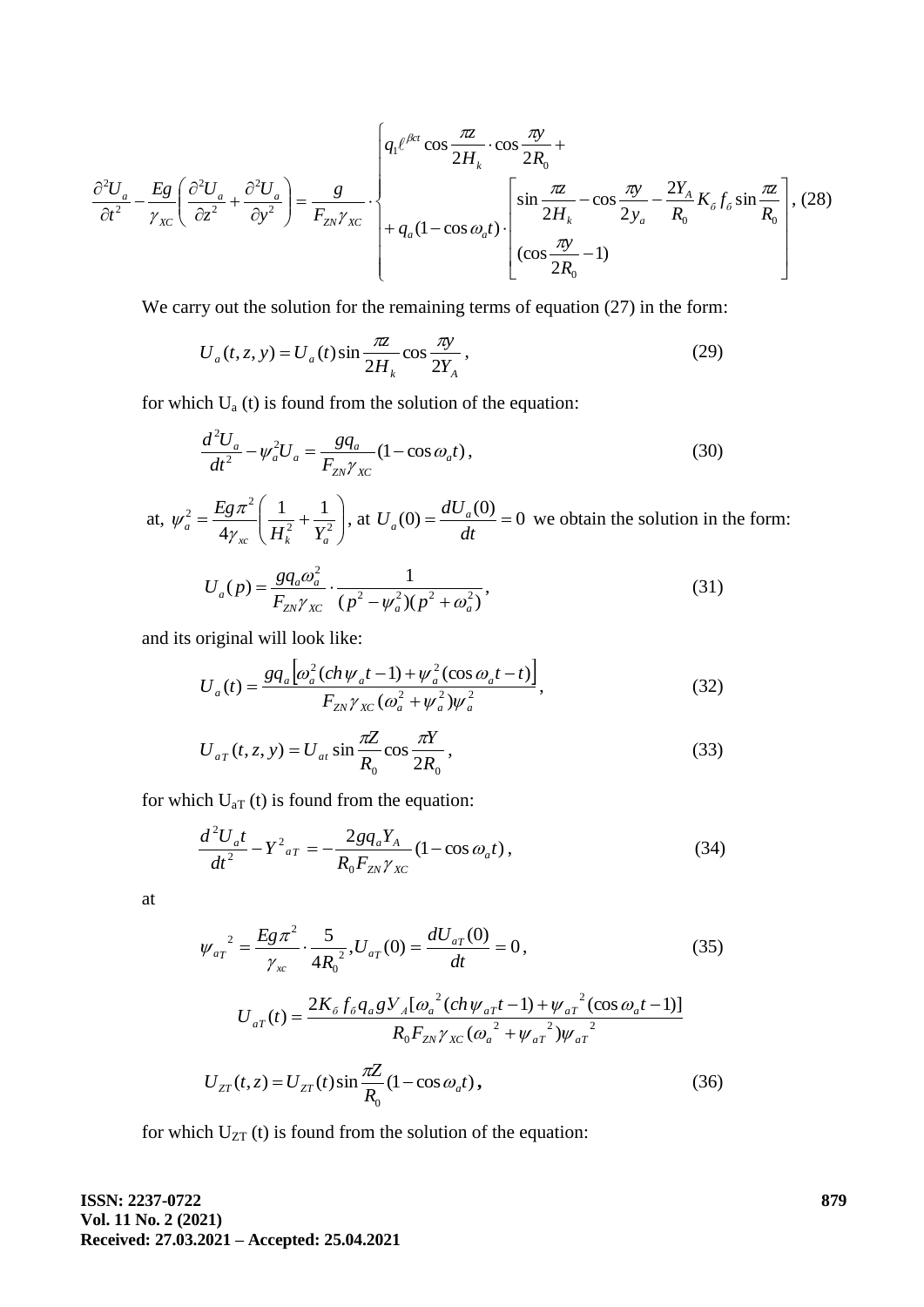$$
\frac{d^2 U_{ZT}}{dt^2} - \psi_{ZT}^2 U_{ZT} = \frac{2K_\delta f_\delta q_a g Y_a}{R_0 F_{ZT} \gamma_{XC}} (1 - \cos \omega_a t)
$$
(37)  

$$
\text{at } \psi_{ZT}^2 = \frac{E g}{\gamma_{XC}} \cdot \frac{\pi^2}{R_0^2}; U_{ZT}(0) = \frac{dU_{ZT}(0)}{dz} = 0
$$

$$
U_{ZT}(t) = \frac{2K_\delta f_\delta q_a g Y_A \left[ \omega_a^2 (ch \psi_{ZT} t - 1) + \psi_{ZT}^2 (\cos \omega_a t - 1) \right]}{R_0 F_{Zn} \gamma_{XC} (\omega_a^2 + \psi_{ZT}^2)}
$$
(38)

#### **5. Conclusions**

The research results make it possible to implement the following sequence of basic operations for calculating containers with a flexible shell and shape (according to Fig. 1, b).

- 1. Establishment of the function of the shell curve passing through the points AFODE in the form  $Y(z)$ , in the form  $(1)$ .
- 2. Establishment of the function of vertical and lateral pressures in the form (8) and (9).
- 3. Establishment of the  $\cos^2 \alpha(z)$  function in the form of the intensity of friction forces in the form (13).
- 4. Justification of the functions  $q_z(t, z, t)$  and  $q_T(t, z, y)$ , their representation in the form (18) for the conditions of self-compaction of cotton in a container and from the influence of air pressure.
- 5. Establishment of functions  $F_z(z)$  of variable section of the compressible cotton mass in the form (19).
- 6. Solution of equations of the type (21) by evaluating the components of elastic compression deformations and residual deformations from the intensities of external forces and friction on the surfaces of the flexible shell.
- 7. Analysis of the conditions of pulsed loading of the cotton mass in the working slit due to the action of a special seal, the assessment of the components of deformations of elastic and residual friction forces.
- 8. Aggregate analysis of the deformation conditions for the middle section (according to the scheme in Fig. 1, a with  $z = R_0$ ) or for the section  $z = H_k$  (according to the scheme in Fig. 1, b) with the determination of the maximum attainable density  $\gamma_{X,M}$ , at which the total elastic displacements from external forces are comparable with the residual displacements from the action of the intensities of the total friction forces.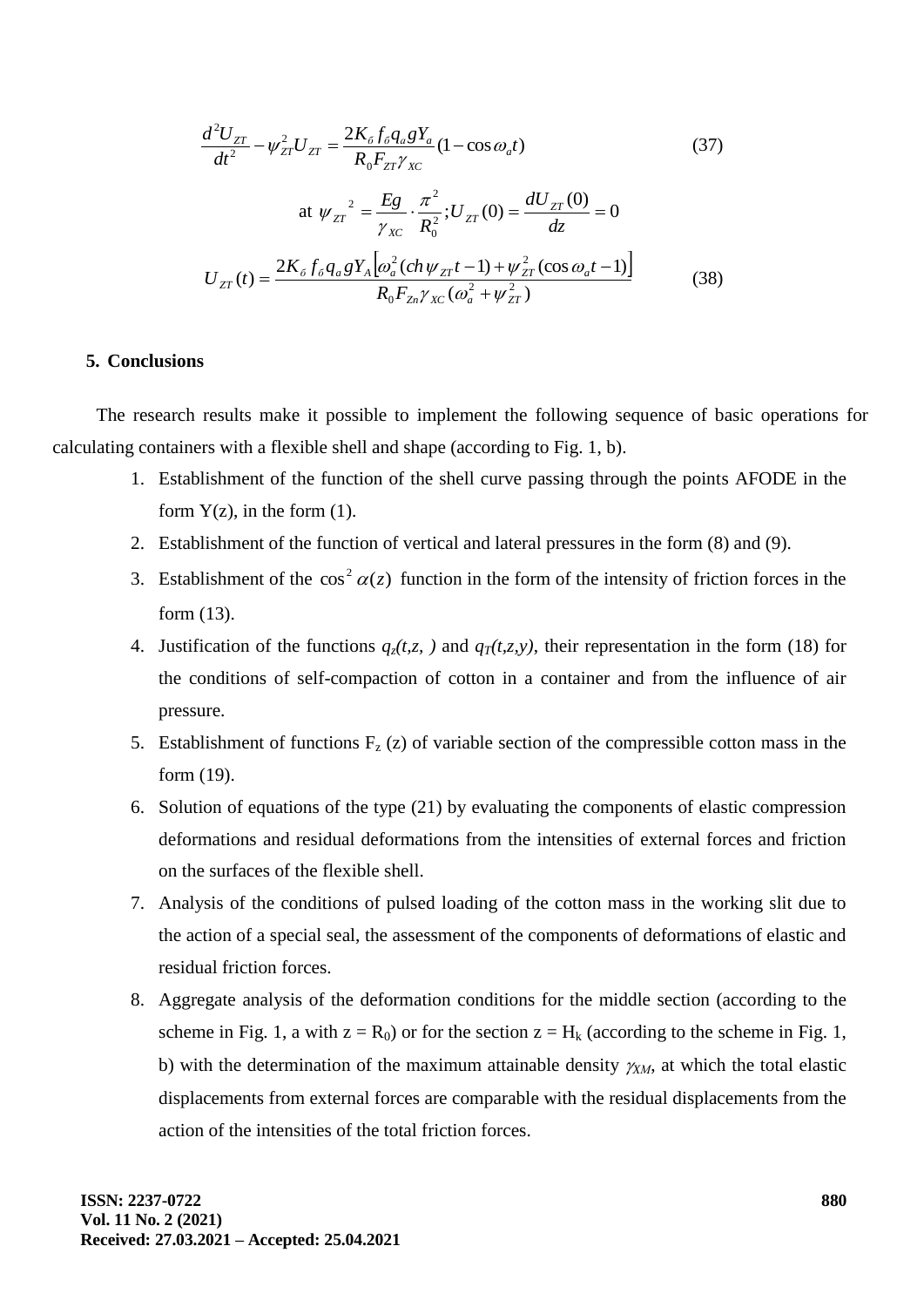# **References**

Alikulov, S.R., & Achildiev, Sh. (2020). Technology and means of mechanization of farmers producing cotton in the composition of cluster system cooperatives. *Science and Education Bulletin*, 23, 16-19.

Alikulov, S.R., Zuvayitov, F.F., & Kuziev, A.U. (2017). Development of transcontinental transportation in Uzbekistan. *Problems of modern science and education*, 7, 18-20.

Alikulov, S.R., & Kuziev, A.U. (2020). Development and effective use of regional networks of multimodal transportation. *Bulletin of Science and Education*, 10-2, 40-43.

Alikulov, S.R., & Kuziev, A.U. (2019). Questions of optimization of routes for transportation by motor vehicles. *Problems of Science and Education*, 8, 5-10.

Alikulov, S.R., & Chorshanbiev, R.Kh. (2018). Prospects for the development of transport communications and tourism in Uzbekistan. *Bulletin of Science and Education*, *2*(5), 11-14.

Alikulov, S.R., Adilov, O.K., & Khudoyorov, Sh.T. (2016). Ensuring the environmental safety of vehicles. *Science, technology and education*, 3, 72-73.

Eshdavlatov, E.U., & Alikulov, S.R. (2016). Determination of the axial velocity of the forage mass in a continuous mixer. *Science, technology and education*, 7, 43-45.

Alikulov, S.R., Urishev, B.U., & Zhonkobilov, U.U. (2017). Hydraulic parameters of the device used to reduce siltation in the front chamber of the pumping station. *Science, technology and education*, 2.

Alikulov, S.R. (2020). On the technology and means of the mechanism of farms producing cotton as part of cooperatives of the cluster system. *Bulletin of Science and Education*, *23*, 16-19.

Alikulov, S.R. (2015). A machine for forming a module of cotton of the "Multilift" type. *Modern trends in the development of science and technology. Collection of scientific papers*, 6, 5-7.

Alikulov, S.R. (2015). A vehicle for loading, unloading and transportation of cotton modules. *Science, technology and education, 10*, 29-31.

Alikulov, S.R. (2016). Justification of the environmental safety of vehicles. *Science, technology and education,* 3, 72-73.

Alikulov, S.R. (2017). Hydraulic parameters of the device used to reduce fouling in the front chamber of pumping stations. *Science, technology and education,* 2, 28-32.

Alikulov, S.R., & Begimkulov, F.E. (2017). Development of technology for accelerated preparation of a cotton field for sowing winter wheat. *Modern trends in the development of science and technology. Collection of scientific papers,* 4, 46-48.

Alikulov, S.R., & Eshkabilov, O. Kh. (2020). [Research of the cotton sealing process in facilities of a](https://scholar.google.com/scholar?oi=bibs&cluster=369155530044178280&btnI=1&hl=ru)  [frame-type.](https://scholar.google.com/scholar?oi=bibs&cluster=369155530044178280&btnI=1&hl=ru) *Journal of Critical Reviews, 7*(8), 1831-1840.

Eshkobilov, K., Negmatov, S., Abed, S., & Gulyamov, G. (2021). Features of contact interaction of composite polymer materials with raw cotton in the process of friction. *In IOP Conference Series: Materials Science and Engineering*, *1030*(1), 012172.

https://doi.org/10.1088/1757-899X/1030/1/012172.

Eshkobilov, O. Kh. (2016). Installation for determination of stress relaxation in polymeric materials under friction conditions. International Scientific and Practical Conference "WORLD SCINCE".